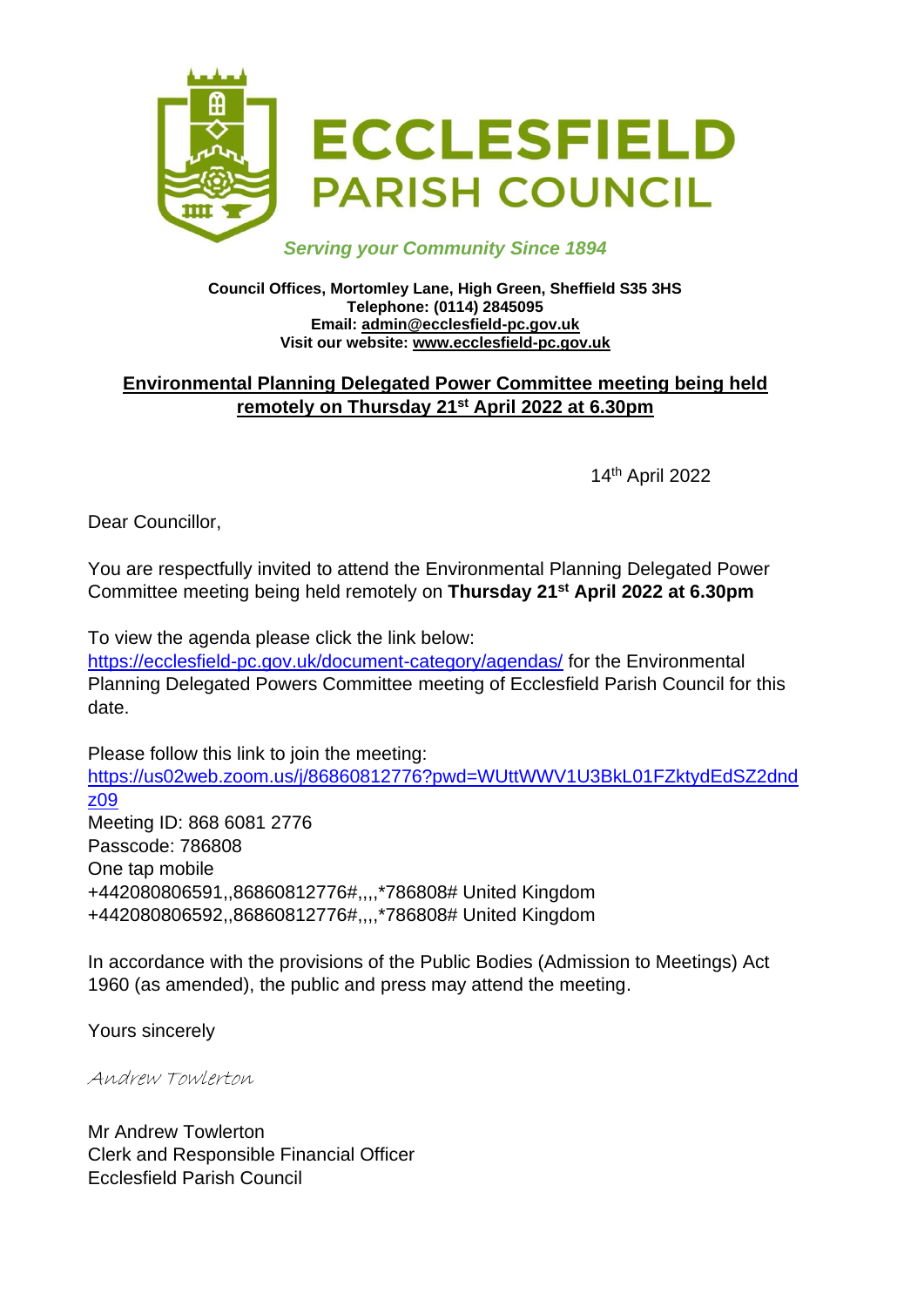## **38.Public Participation Session**

To receive questions from members of the public under the direction of the Chairman and in accordance with the Council's Standing Orders. (Standing order 3 states that the public participation session will be for no more than 15 minutes and a member of the public shall not speak for more than 3 minutes).

| <b>Date</b><br><b>Received</b> | Planning<br>Reference | <b>Site Location</b>                                                              | <b>Brief Description of</b><br>Proposal                                                                                                                                                                                                                                            | <b>Date Comments</b><br>Due |
|--------------------------------|-----------------------|-----------------------------------------------------------------------------------|------------------------------------------------------------------------------------------------------------------------------------------------------------------------------------------------------------------------------------------------------------------------------------|-----------------------------|
| 05/04/2022                     | 22/01170/FUL          | 8 Leyburn Grove,<br>Sheffield, S35 2ES                                            | Erection of two storey<br>side extension and<br>alterations to front<br>garden to form 1no. off<br>street parking space.                                                                                                                                                           | 28/04/2022                  |
| 11/04/2022                     | 21/05371/FUL          | <b>44 Thornbrook</b><br>Gardens, Sheffield,<br><b>S35 2BA</b>                     | Erection of a single<br>storey detached garage<br>with workshop area and<br>gabion retaining wall<br>(resubmission of<br>21/02002/FUL).                                                                                                                                            | 05/05/2022                  |
| 11/04/2022                     | 22/01261/FUL          | 109 Cross Hill,<br>Sheffield, S35 9YS                                             | Demolition of rear off-<br>shot and erection of<br>single storey rear<br>extension to<br>dwellinghouse<br>(resubmission of<br>21/04507/FUL).                                                                                                                                       | 05/05/2022                  |
| 11/04/2022                     | 22/01216/FUL          | <b>Cowley Manor</b><br>Cottage, 212A<br><b>Cowley Lane,</b><br>Sheffield, S35 1RY | Alterations and<br>extensions to<br>outbuilding to form<br>additional living<br>accommodation<br>including raising to roof,<br>and erection of glazed<br>link and new dual<br>pitched roof to attach<br>outbuilding to<br>dwellinghouse.                                           | 05/05/2022                  |
| 13/04/2022                     | 22/01284/FUL          | 9 Greenhead Lane,<br>Sheffield, S35 2TN                                           | Alterations and<br>extension to roof to form<br>additional living<br>accommodation,<br>alterations to include<br>erection of rear dormer<br>extension and provision<br>of 2no. rooflights to front<br>and addition of first floor<br>window to rear elevation<br>of dwellinghouse. | 06/05/2022                  |

## **39.Planning applications for consideration.**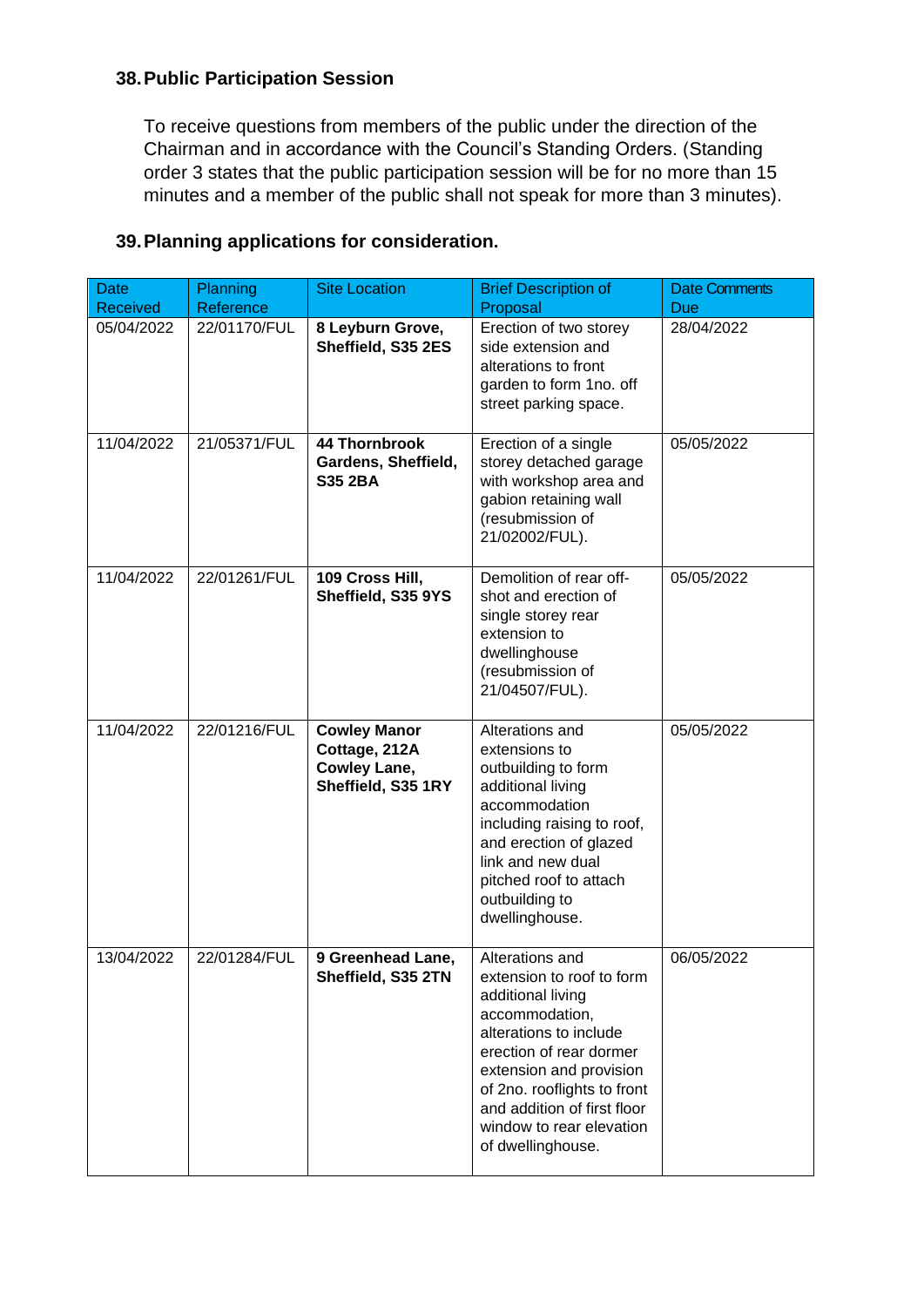#### **40.To receive notifications of any planning decision notices received in to Ecclesfield Parish Council from Sheffield City Council (listed).**

| Planning<br>reference | <b>Site/Location Proposal</b>                                                                                                                                                                                                                                                                                                                                                                                                                                                                                                                                                                                                                                             | Outcome                |
|-----------------------|---------------------------------------------------------------------------------------------------------------------------------------------------------------------------------------------------------------------------------------------------------------------------------------------------------------------------------------------------------------------------------------------------------------------------------------------------------------------------------------------------------------------------------------------------------------------------------------------------------------------------------------------------------------------------|------------------------|
| 21/04923/LBC          | The Cart Shed, Bracken Hill, Sheffield,<br><b>S35 1RD</b><br>Application to allow changes to Unit 6 (the Cart<br>Shed) including interal/external alterations,<br>installation of internal lift and alterations to proposed<br>extension, to accommodate accessibility<br>improvements<br>(Application under Section 19 to vary condition 2<br>(Approved Plans) imposed by planning permission<br>12/03475/LBC Application to repair, restore, alter,<br>extend and change the use of the group of buildings<br>to create 7 dwellings with ancillary car parking,<br>storage, communal facilities and amenity space and<br>the erection of two poly tunnels.              | Granted conditionally. |
| 21/04918/FUL          | The Cart Shed, Bracken Hill, Sheffield,<br><b>S35 1RD</b><br>Application to allow changes to Unit 1(The Low<br>Barn) and Unit 6 (The Cart Shed) including<br>internal/external alterations, and alterations to<br>proposed extension to unit 6, to accommodate<br>accessibility improvements<br>(Application Under Section 73 to vary condition<br>number 2 (Approved Plans) imposed by planning<br>permission 12/03474/FUL - Application to repair,<br>restore, alter extend and change the use of the<br>group of buildings to create 7 dwellings and ancillary<br>car parking, storage, communal facilities and<br>amenity space and the erection of two poly tunnels. | Granted conditionally. |
| 22/00010/FUL          | 69 Halifax Road, Grenoside, Sheffield, S35 8PA<br>Extension to roof.                                                                                                                                                                                                                                                                                                                                                                                                                                                                                                                                                                                                      | Granted conditionally. |
| 22/00410/FUL          | 9 Ecclesfield Close, Sheffield, S35 9AF<br>Erection of a single storey side extension to<br>dwellinghouse.                                                                                                                                                                                                                                                                                                                                                                                                                                                                                                                                                                | Granted conditionally. |
| 22/00474/FUL          | 111 Johnson Lane, Ecclesfield, Sheffield,<br><b>S35 9XG</b><br>Demolition of porch and conservatory, erection of<br>single storey side/rear extension to dwellinghouse.                                                                                                                                                                                                                                                                                                                                                                                                                                                                                                   | Granted conditionally. |
| 21/05295/FUL          | 64 Greenhead Lane, Sheffield, S35 2TP<br>Alterations to roof to form additional habitable space<br>including raising of ridge height and erection of rear<br>dormer to dwellinghouse.                                                                                                                                                                                                                                                                                                                                                                                                                                                                                     | Refused.               |
| 21/05361/FUL          | 348 The Wheel, Sheffield, S35 9ZB<br>Conversion of stable block and erection of single<br>storey extension to form dwellinghouse with raised<br>platform to the rear erection of a two-storey<br>detached garage including front dormer<br>windows and creation of new vehicular access for<br>no. 348 The Wheel.                                                                                                                                                                                                                                                                                                                                                         | Granted conditionally. |